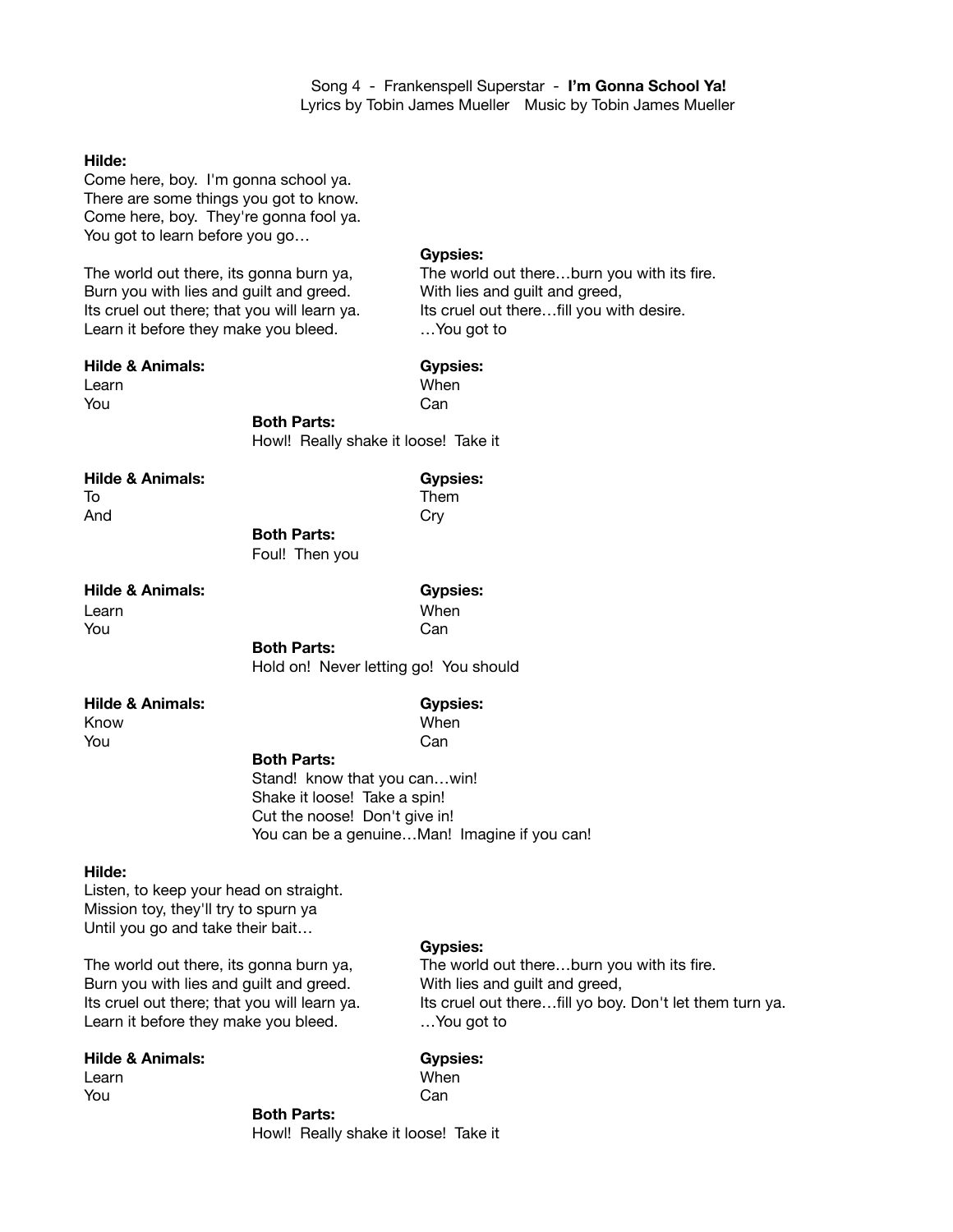**Hilde & Animals: Gypsies:** To the contract of the contract of the contract of the contract of the contract of the contract of the contract of the contract of the contract of the contract of the contract of the contract of the contract of the contrac

Know **Example 2018** Mooney Mooney Mooney Mooney Mooney Mooney Mooney Mooney Mooney Mooney Mooney Mooney Mooney Mooney Mooney Mooney Mooney Mooney Mooney Mooney Mooney Mooney Mooney Mooney Mooney Mooney Mooney Mooney Mooney

 **Both Parts:** 

 When to cry foul!

**Hilde & Animals: Gypsies:** 

You **Can** 

Learn **Communist Communist Communist Communist Communist Communist Communist Communist Communist Communist Communist Communist Communist Communist Communist Communist Communist Communist Communist Communist Communist Commu** 

 **Both Parts:** Hold on! Never letting go! You should

#### **Hilde & Animals: Gypsies:**  Know **Example 2018** Model Controller Model Controller Model Controller Model Controller Model Controller Model Controller Model Controller Model Controller Model Controller Model Controller Model Controller Model Controlle

You are a set of the set of the Will and Will are the Will and Will are the Will and Will are the Will and Will

 **Both Parts:** Need! Need! Need! And if you are in need…plead!

#### **Animals:**

`Cuz you're tall…don't mean you know all. You still must plan and think things through. `Cuz we're small, don't mean we're oddball. We're quick, but we get stepped on too! ("So listen up!")

Keep your head *Neep your head Neep your head*  $\left( \text{``In your case, that's a real concern!''} \right)$ 

Keep your head on straight. **I can winter the straight X I can winter the straight I can winter the straight** Don't intimidate. *Don't intimidate n Can become a man!* Always concentrate. Imagine! Become Cre-ate your own fate. *Creative accounts a contract of the Creative Muman once again!* **Creative Accounts and Creative Accounts and Accounts and Accounts again!** 

Don't intimidate. **Don't intimidate.** ("I hate it when big guys do that.") Al-ways con-centrate.  $\blacksquare$  ("Don't go and water down life none, ya hear?") Cre-ate your own fate. ("Collaborate!" "Innovate!" "Emancipate!")

#### **Creature: A Construction of the Creature: A Creature:**

#### **Gypsies:**

There's so much to learn. Where you gonna turn? There's so much to learn. Learn. There's so much to learn. Where you gonna turn? There's so much to learn. Learn. Learn. Learn. There's so much to learn. Where you gonna turn? There's so much to learn. Learn. There's so much to learn. Where you gonna turn? There's so much to learn. Learn. Learn. Learn.

#### **Hilde:**

The world out there, burn you with its fire. With lies and guilt and greed. Its cruel out there burn you with desire. …You got to. **A** mean of the set of the set of the set of the set of the set of the set of the set of the set of the set of the set of the set of the set of the set of the set of the set of the set of the set of the set of

#### **Hilde & Animals: Gypsies:**

Learn **Communist Communist Communist Communist Communist Communist Communist Communist Communist Communist Communist Communist Communist Communist Communist Communist Communist Communist Communist Communist Communist Commu** You **Can** 

Howl **Creature: Howl Howl Creature:** Howl! The contract of the contract of the contract of the contract of the contract of the contract of the contract of the contract of the contract of the contract of the contract of the contract of the contract of the cont

> **Both Parts:** Really shake it lose, take it